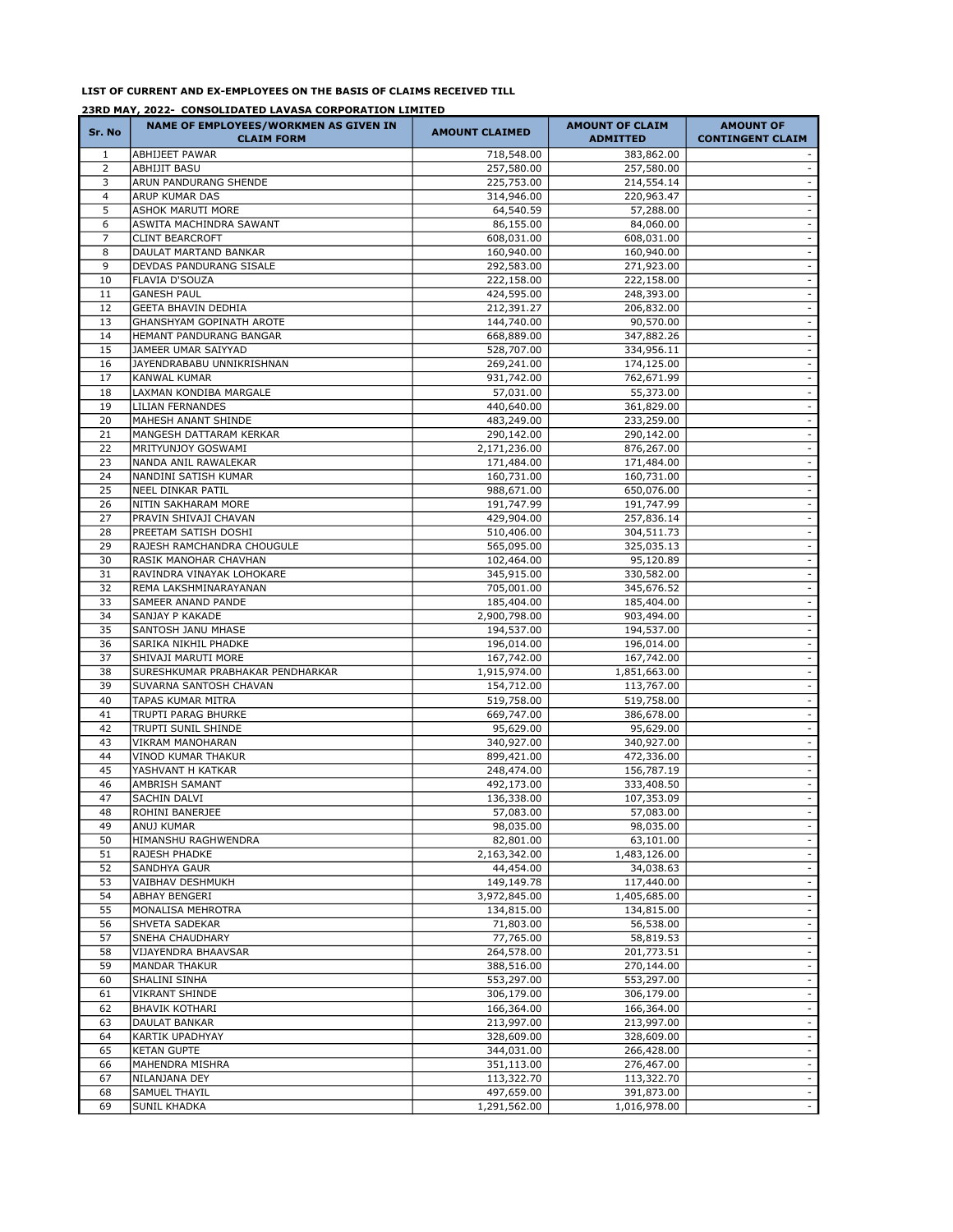| Sr. No     | NAME OF EMPLOYEES/WORKMEN AS GIVEN IN<br><b>CLAIM FORM</b> | <b>AMOUNT CLAIMED</b>      | <b>AMOUNT OF CLAIM</b><br><b>ADMITTED</b> | <b>AMOUNT OF</b><br><b>CONTINGENT CLAIM</b> |
|------------|------------------------------------------------------------|----------------------------|-------------------------------------------|---------------------------------------------|
| 70         | <b>VIDYADHAR RAUT</b>                                      | 392,421.00                 | 241,591.00                                |                                             |
| 71         | <b>VIVEK SAMANT</b>                                        | 925,850.00                 | 729,016.00                                | $\sim$                                      |
| 72         | MITANSHU JAIN                                              | 69,307.00                  | 69,307.00                                 | $\sim$                                      |
| 73         | ROHIT PURANDARE                                            | 323,386.00                 | 228,628.00                                | $\blacksquare$                              |
| 74         | CARL MURRAY                                                | 95,839.00                  | 95,839.00                                 | $\sim$                                      |
| 75         | KIRTI DABHOLKAR                                            | 264,425.00                 | 201,342.00                                | $\sim$                                      |
| 76         | MOZAMMEL ANSARI                                            | 18,743.00                  | 18,743.00                                 | $\omega$                                    |
| 77         | SHYAM KUMAR KANDUKURI                                      | 666,858.00                 | 386,239.00                                | $\sim$                                      |
| 78         | <b>UNMESH BAPAT</b>                                        | 143,754.00                 | 143,754.00                                | $\omega$                                    |
| 79         | RAHUL KATKAMWAR                                            | 714,824.00                 | 421,506.00                                | $\sim$                                      |
| 80         | HANAN JIT SINGH                                            | 773,853.00                 | 773,853.00                                | $\sim$                                      |
| 81         | MEHRAJ ALI KHAN                                            | 55,959.62                  | 55,959.62                                 | $\sim$<br>$\blacksquare$                    |
| 82         | PRANAYJIT BOSE<br><b>BHUPESH KUMAR</b>                     | 957,070.00                 | 782,217.00                                |                                             |
| 83<br>84   | PRAKASH SHETTY                                             | 372,506.00<br>103,035.65   | 372,506.00<br>47,889.00                   | $\sim$<br>$\omega$                          |
| 85         | NEELOFAR SHAIKH                                            | 693,768.00                 | 520,157.00                                | $\omega$                                    |
| 86         | RAJEEV SHETE                                               | 1,327,289.00               | 401,354.00                                | $\sim$                                      |
| 87         | RITESH KAMDAR                                              | 54,828.79                  | 45,595.00                                 | $\sim$                                      |
| 88         | <b>ASHWIN SHETTY</b>                                       | 690,000.00                 | 567,771.00                                | $\omega$                                    |
| 89         | CHANDRAKANT DUGANE                                         | 15,672.00                  | 15,672.00                                 | $\sim$                                      |
| 90         | <b>DEEPAK KALELE</b>                                       | 321,589.00                 | 260,748.00                                | $\omega$                                    |
| 91         | LAKSHADIP THAKUR                                           | 19,998.00                  | 18,431.00                                 | $\sim$                                      |
| 92         | RAHUL WANKHADE                                             | 519,995.00                 | 253,456.00                                | $\sim$                                      |
| 93         | ROHINTON VASANIA                                           | 75,000.00                  | 75,000.00                                 | $\sim$                                      |
| 94         | SANJAY GAWADE                                              | 48,106.00                  | 42,952.00                                 | $\omega$                                    |
| 95         | SANJAY KALOKHE                                             | 21,507.65                  | 21,507.65                                 | $\sim$                                      |
| 96         | SHANTISH PARANJAPE                                         | 289,309.00                 | 246,581.00                                | $\omega$                                    |
| 97         | SUBHASISH DUTTA                                            | 360,640.00                 | 283,969.00                                | $\sim$                                      |
| 98         | SUJATA MUZUMDAR                                            | 10,000.00                  | 8,219.00                                  | $\sim$                                      |
| 99         | SUMITA SINGHAL                                             | 24,888.64                  | 8,739.00                                  | $\sim$                                      |
| 100        | ABHIJEET TANNA                                             | 1,258,738.00               | 704,306.00                                | $\sim$                                      |
| 101        | ANUBANDH HAMBARDE                                          | 769,805.00                 | 635,595.00                                | $\sim$                                      |
| 102        | AVINASH PALIWAL                                            | 244,064.00                 | 244,064.00                                | $\omega$                                    |
| 103        | DATTARAM KALYANKAR                                         | 253,828.00                 | 209,372.00                                | $\sim$                                      |
| 104        | <b>DEVDAS BHASKAR</b>                                      | 3,093,172.00               | 2,030,449.00                              | $\sim$                                      |
| 105        | <b>JYOTI SHINDE</b>                                        | 337,166.00                 | 246,485.00                                | $\sim$                                      |
| 106        | KANTILAL JAGTAP                                            | 205,993.00                 | 173,468.00                                | $\sim$                                      |
| 107        | RAJESH SARKHOT                                             | 124,960.00                 | 124,960.00                                | $\sim$                                      |
| 108        | RAJIV RANJAN                                               | 562,866.00                 | 562,866.00                                | $\omega$                                    |
| 109        | SANJAY ADHAV                                               | 2,363,484.00               | 1,171,703.00                              | $\sim$                                      |
| 110        | VINAYAK KUMBHAR                                            | 151,103.00                 | 121,857.00                                | $\omega$                                    |
| 111        | SANDEEP DIXIT<br>SANJAY GUJARATHI                          | 477,020.00                 | 385,681.00                                | $\sim$                                      |
| 112<br>113 | RAJESH JETHANI                                             | 439,618.00<br>1,410,673.00 | 357,530.00<br>693,320.00                  | $\sim$<br>$\sim$                            |
| 114        | MAKARAND KSHIRSAGAR                                        | 170,017.00                 | 114,628.00                                | $\omega$                                    |
| 115        | SADANAND LAD                                               | 362,120.00                 | 312,252.00                                | $\sim$                                      |
| 116        | SHARAD DEDE                                                | 12,244.00                  | 12,244.00                                 | $\omega$                                    |
| 117        | <b>VINEET SRIVASTAVA</b>                                   | 117,385.00                 | 99,199.00                                 | $\sim$                                      |
| 118        | <b>VISHAL NARAYANE</b>                                     | 46,042.00                  | 31,544.00                                 | $\sim$                                      |
| 119        | AMOL SHIMPI                                                | 3,157,265.00               | 1,376,664.00                              | $\blacksquare$                              |
| 120        | ADITI KULKARNI                                             | 18,127.00                  | 18,127.00                                 | $\sim$                                      |
| 121        | KALPESH KAMBLE                                             | 44,010.00                  | 44,010.00                                 | $\sim$                                      |
| 122        | HANNAN JIT SINGH - SECOND TIME                             | 115,569.89                 | 115,569.89                                | $\omega$                                    |
| 123        | <b>DIPAK PRASADE</b>                                       | 30,036.95                  | 30,036.95                                 | $\blacksquare$                              |
| 124        | <b>VIJAY MORE</b>                                          | 48,941.00                  | 43,503.00                                 | $\sim$                                      |
| 125        | SHRIKANT PANDA                                             | 725,999.00                 | 666,054.00                                | $\sim$                                      |
| 126        | DILIP PUNJABI                                              | 1,384,049.00               | 1,150,949.00                              | $\omega$                                    |
| 127        | MEHARIKA CHABRIA                                           | 659,963.00                 | 559,963.00                                | $\sim$                                      |
| 128        | POOJA OAK                                                  | 539,266.00                 | 475,124.00                                | $\blacksquare$                              |
| 129        | BHAVESH R MEHTA DOS 16032017                               | 283,316.00                 | 241,825.00                                | $\blacksquare$                              |
| 130        | PREETI SHARMA DOS 16032017                                 | 385,691.00                 | 281,218.00                                | $\sim$                                      |
| 131        | <b>ASMITA GHADGE</b>                                       | 116,444.00                 | 103,029.00                                | $\blacksquare$                              |
| 132        | VISHWAJIT SHINDE                                           | 107,166.00                 | 101,126.00                                | $\blacksquare$                              |
| 133        | AJAY BHAGAT                                                | 172,826.00                 | 164,575.00                                | $\sim$                                      |
| 134        | ANIKET NENE                                                | 22,331.12                  | 22,331.00                                 | $\omega$                                    |
| 135        | ANUBHAV AGARWAL                                            | 40,685.00                  | 40,685.00                                 | $\blacksquare$                              |
| 136        | BHUVNENDRA SINGH PATEL                                     | 213,425.00                 | 213,425.00                                | $\omega$                                    |
| 137        | MUKUND MOTILAL RATHI                                       | 1,515,977.00               | 1,444,401.00                              | $\sim$                                      |
| 138        | ALVINA FERNANDES                                           | 164,211.00                 | 164,211.00                                | $\omega$                                    |
| 139        | ARGHYA SEN                                                 | 569,109.00                 | 367,521.00                                | $\sim$                                      |
| 140        | DEVENDRA KADAM                                             | 439,074.00                 | 412,637.00                                | $\sim$                                      |
| 141<br>142 | RAJESH SAMPAT KANKANI<br>SANDEEP PUSHKARNA                 | 249,135.00<br>1,815,405.00 | 240,579.00<br>1,621,110.00                | $\sim$<br>$\sim$                            |
|            |                                                            |                            |                                           |                                             |